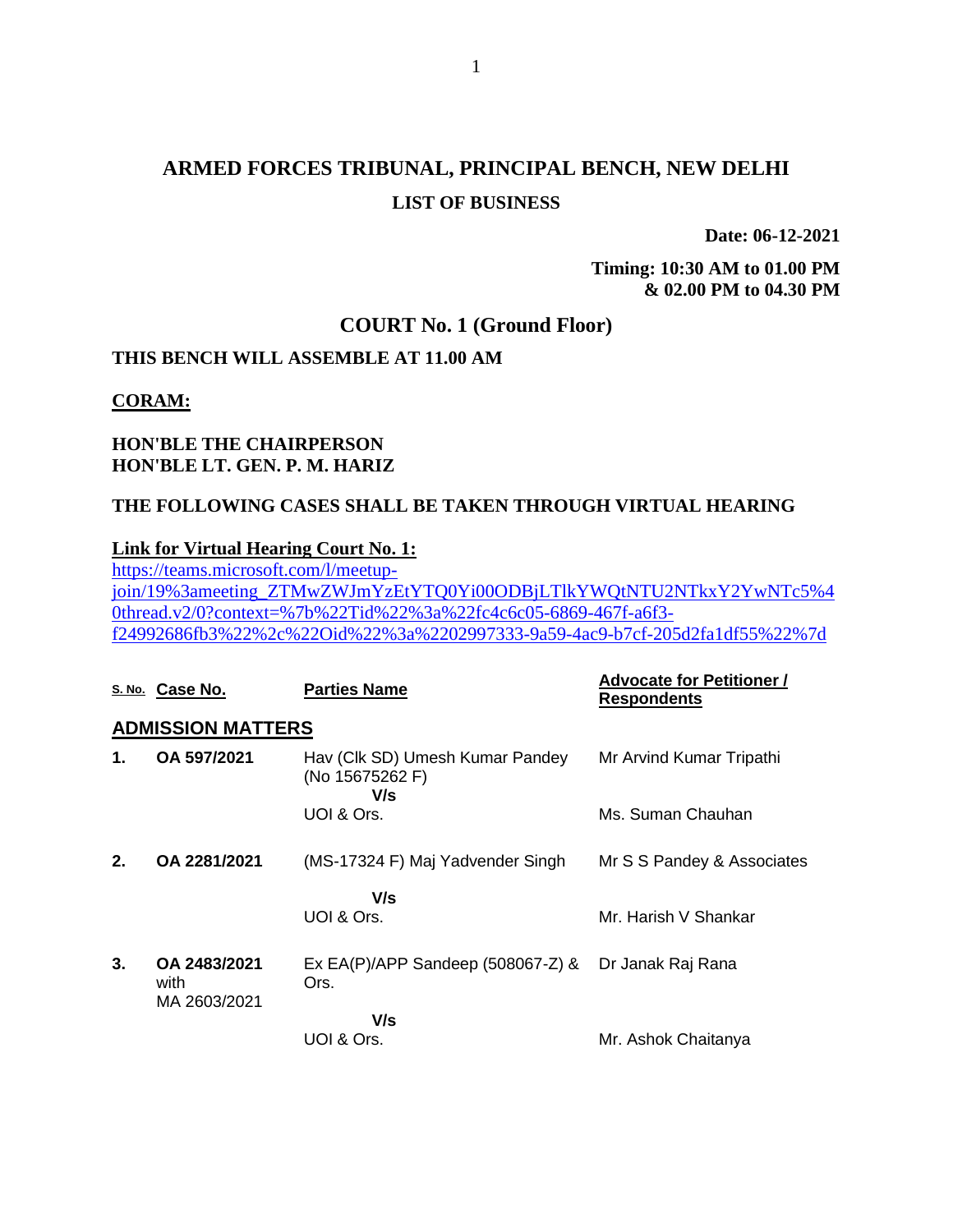| 4.  | OA 2570/2021                       | Nk Arun Das GS (No 15702746N)                    | Mr Charan Singh & Rajkumar                    |
|-----|------------------------------------|--------------------------------------------------|-----------------------------------------------|
|     |                                    | V/s<br>UOI & Ors.                                | Mr Rajesh Kumar Das                           |
| 5.  | OA 2585/2021                       | Nk Niraj Singh (No 15701456 K)                   | Mr Charan Singh & Raj Kumar                   |
|     |                                    | V/s<br>UOI & Ors.                                | Mr Avdhesh Kumar Singh                        |
| 6.  | OA 2709/2021<br>with               | Sgt Jugal Kishor Prajapat (Retd)<br>$(785938-G)$ | Mr Y Venugopal & Rakesh<br><b>Kumar Singh</b> |
|     | MA 2866/2021                       | V/s<br>UOI & Ors.                                | None                                          |
|     | <u> MA (EXECUTION)</u>             |                                                  |                                               |
| 7.  | MA 1410/2020<br>ın<br>OA 120/2019  | No. 2997829-L Nk Devendra Singh<br>(Retd.)       | Ms. Archana Ramesh                            |
|     |                                    | V/s<br>UOI & Ors.                                | Mr. Avdhesh Kumar Singh                       |
| 8.  | MA 853/2021<br>in                  | Ex Nk/DSC Nirinder Singh (No<br>13960984 H)      | Mr U S Maurya                                 |
|     | OA 2308/2019                       | V/s<br>UOI & Ors                                 | Mr JS Rawat                                   |
|     | <b>MA (OTHERS)</b>                 |                                                  |                                               |
| 9.  | MA 2520/2021<br>ın<br>OA 1313/2020 | IC-45900W Col Sanjay Kumar<br>Razdan(Retd)       | Mr S S Pandey & Associates                    |
|     |                                    | V/s<br>UOI & Ors                                 | Gp Capt Karan Singh Bhati, Sr<br><b>CGSC</b>  |
| 10. | MA 2605/2021                       | (IC-53144K) Col Vikram Chauhan                   | Mr Indra Sen Singh                            |
|     | ın<br>OA 1335/2020                 | V/s<br>UOI & Ors                                 | Mr. Harish V Shankar                          |

**11. MA 2861/2021** in OA 1190/2021 IC-70129 L Lt Col Anoop Vasudevan  **V/s** UOI & Ors Mr J P Sharma & Associates Mr. Avdhesh Kumar Singh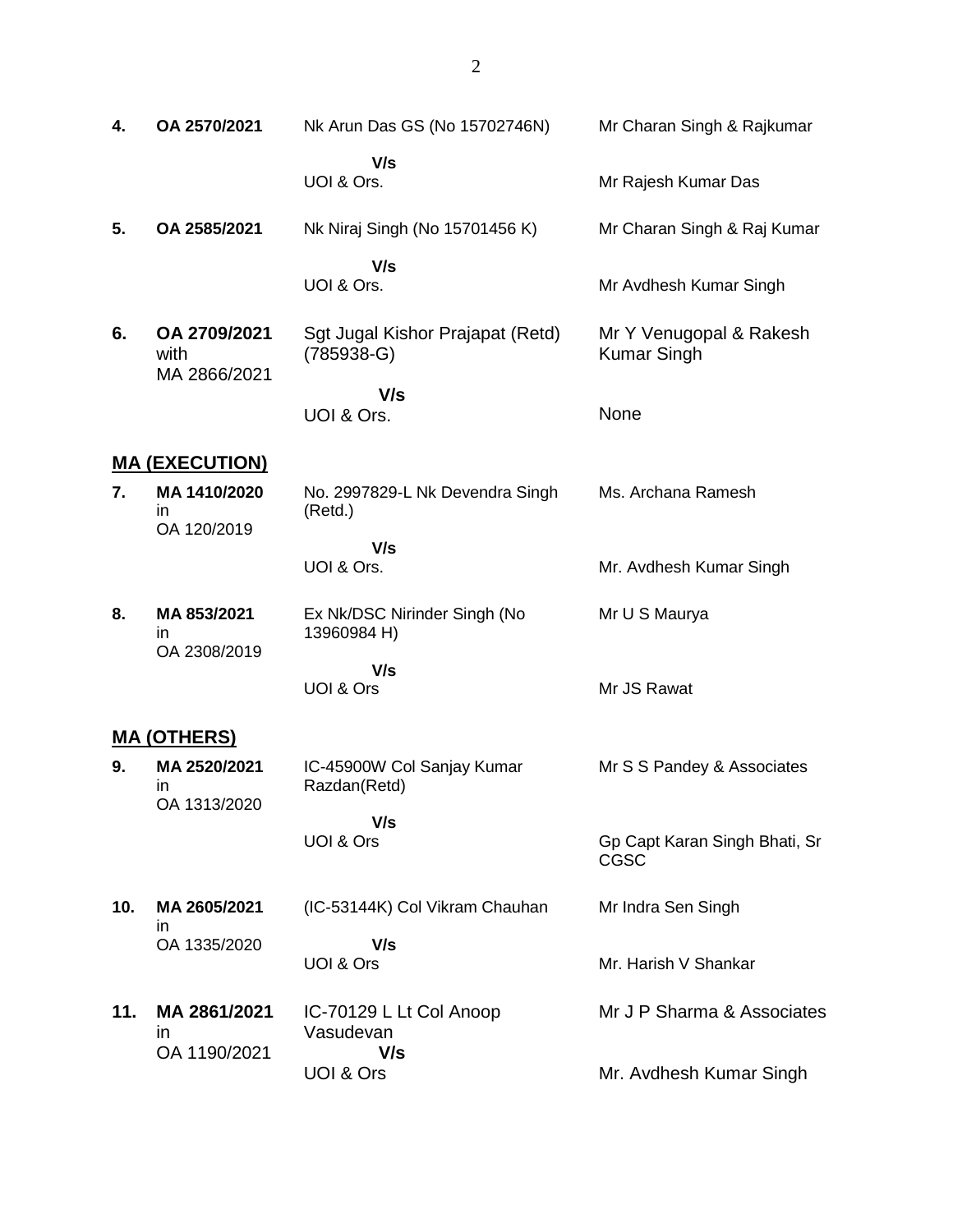| 12. | MA 2867/2021<br>in<br>OA 1906/2020 | AVM Laxmi Narain Sharma AVSM<br>(Retd.) (18338-L)                                  | Mr Ajit Kakkar & Associates                                                       |
|-----|------------------------------------|------------------------------------------------------------------------------------|-----------------------------------------------------------------------------------|
|     |                                    | V/s                                                                                |                                                                                   |
|     |                                    | UOI & Ors                                                                          | Mr. Anil Gautam                                                                   |
| 13. | MA 2868/2021<br>$\mathsf{I}$       | Cpl Prasobh M (714742-B)<br>V/s                                                    | Mr Ajit Kakkar & Associates                                                       |
|     | OA 1098/2021                       | UOI & Ors                                                                          | Mr. Avdhesh Kumar Singh                                                           |
| RAs |                                    |                                                                                    |                                                                                   |
| 14. | RA 3/2021<br>with                  | UOI & Ors                                                                          | Mr Arvind Patel                                                                   |
|     | MA 369/2021                        | V/s                                                                                |                                                                                   |
|     | in<br>OA 1020/2020                 | Mrs. Shanti Devi Khuswaha W/o Late<br>Ex Sgt Bhagwan Pratap Singh (No<br>289803-R) | Mr Ajit Kakkar                                                                    |
|     | <b>Pleadings Not Complete</b>      |                                                                                    |                                                                                   |
| 15. | OA 1247/2020                       | JC-479675M Sub/Clk Sarvottam<br>Kumar (Retd.)<br>V/s                               | Mr. S S Pandey & Associates                                                       |
|     |                                    | UOI & Ors.                                                                         | Mr. V Pattabhi Ram                                                                |
| 16. | OA 1248/2020                       | Sub N Arunachalam Retd JC-376752W Mr SS Pandey & Associates                        |                                                                                   |
|     |                                    | V/s                                                                                |                                                                                   |
|     |                                    | UOI & Ors.                                                                         | Mr. V Pattabhi Ram                                                                |
| 17. | OA 1308/2020                       | JC-300065M Sub (AIG) Netar Singh<br>Thakur (Retd.)<br>V/s                          | Mr. S S Pandey & Associates                                                       |
|     |                                    | UOI & Ors.                                                                         | Mr. Ashok Chaitanya                                                               |
| 18. | OA 1956/2020<br>with               | Gp Capt S Dargar (19638-B)                                                         | Mr. A K Aggarwal                                                                  |
|     | MA 725/2021                        | V/s<br>UOI & Ors.                                                                  | Mr. Anil Gautam                                                                   |
| 19. | OA 639/2021<br>with                | Wg Cdr J Kuntal (26862-R) AE (L)                                                   | Mr Deepak Bansal                                                                  |
|     | MA 2295/2021                       | V/s                                                                                |                                                                                   |
|     |                                    | UOI & Ors.                                                                         | Mr. Prabodh Kumar for R 1-4,<br>Ms. Pallavi Awasthi for R-5 and<br>None for R 6-7 |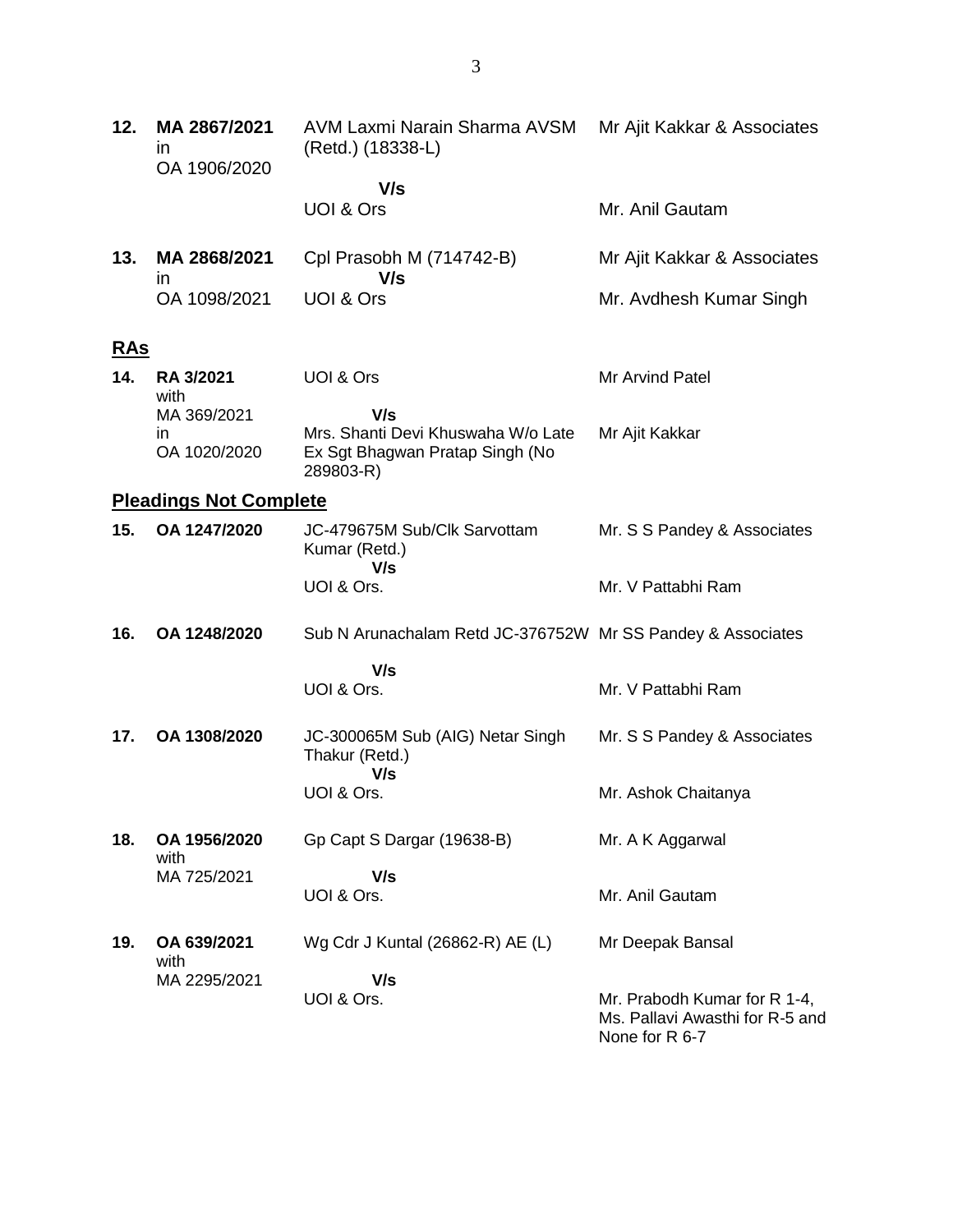| 20. | OA (Appeal)<br>1435/2021<br>with    | Ex Surg Cdr Amit K Agarwal (75904-H) Mr Ajay Brahme & Mr Umesh<br>V/s |                                                             |
|-----|-------------------------------------|-----------------------------------------------------------------------|-------------------------------------------------------------|
|     | MA 2090/2021                        | UOI & Ors.                                                            | Mr. Anil Gautam                                             |
| 21. | OA 1837/2021                        | (51874 W) Lt Cdr Romeo Sharma<br>(Retd)<br>V/s                        | Mr Ajit Kakkar & Associates                                 |
|     |                                     | UOI & Ors.                                                            | Mr. Neeraj, Sr CGSG for R 1-2,<br>None for R-3              |
|     | <b>Pleadings Complete</b>           |                                                                       |                                                             |
| 22. | OA 1020/2021                        | (41185 A) Rear Admiral R Sreenivas<br>V/s                             | Mr Ankur Chhibber                                           |
|     |                                     | UOI & Ors.                                                            | Mr. Harish V Shankar                                        |
|     | <b>FOR FINAL HEARING</b>            |                                                                       |                                                             |
| 23. | OA 1246/2020                        | JC-761822A Sub Mastan Kathat                                          | Mr S S Pandey & Associates                                  |
|     |                                     | V/s<br>UOI & Ors.                                                     | Mr. Rajeev Kumar                                            |
| 24. | OA 1434/2020<br>with<br>MA 631/2021 | JC-761203M Sub Kashi Prasad<br>Sharma Retd<br>V/s                     | Mr S S Pandey & Associates                                  |
|     |                                     | UOI & Ors.                                                            | Ms Barkha Babbar                                            |
| 25. | OA 1897/2021                        | Maj Siddharth Singh (IC-73590M)<br>V/s                                | Mrs Shruti Dixit                                            |
|     |                                     | UOI & Ors.                                                            | Mr. Waize Ali Noor for R 1-5, Mr<br>Taruna A Prasad for R-6 |

# **THE FOLLOWING CASES SHALL BE TAKEN THROUGH PHYSICAL HEARING AT 2.00 PM FOR FINAL HEARING**

## **PART HEARD**

| 26. OA (Appeal)<br>795/2020 | SS-43767A Maj Rubina Kaur Keer | Mr. Amit Kumar & Ors.          |
|-----------------------------|--------------------------------|--------------------------------|
|                             | V/s                            | Gp Capt Karan Singh Bhati, Sr. |
|                             | UOI & Ors.                     | CGSC for R1 & 2. None for R-3  |

# **MATTERS FROM REGULAR LIST**

|  | 27. OA 566/2017<br>with | Nb Sub Suresh Kumar Pandey | Ms Archana Ramesh |
|--|-------------------------|----------------------------|-------------------|
|  | MA 480/2017             | V/s                        |                   |
|  |                         | UOI & Ors.                 | Mr Anil Gautam    |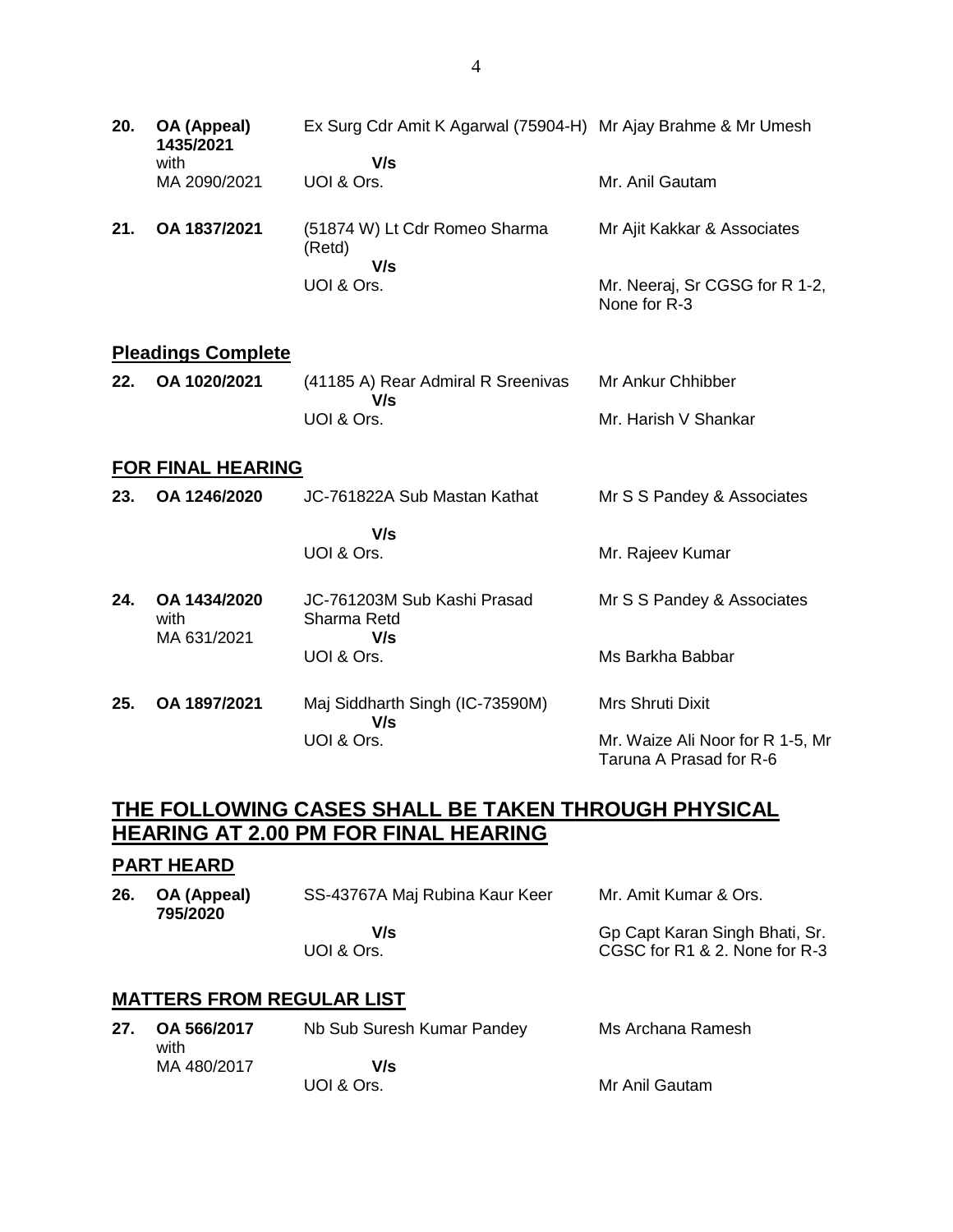# **ARMED FORCES TRIBUNAL, PRINCIPAL BENCH, NEW DELHI LIST OF BUSINESS**

**Date: 06-12-2021**

**Timing: 11:00 AM**

## **PRINCIPAL REGISTRAR COURT**

### **PRINCIPAL REGISTRAR COURT WILL SIT FROM 12.00 NOON TO 1.00 PM THE FOLLOWING CASES SHALL BE TAKEN THROUGH VIRTUAL HEARING**

## **Link for Virtual Hearing Principal Registrar Court:**

<https://aftpb.webex.com/meet/vcaftpb>

|    | S. No. Case No.               | <b>Parties Name</b>                | <b>Advocate for Petitioner /</b><br><b>Respondents</b> |
|----|-------------------------------|------------------------------------|--------------------------------------------------------|
|    | <b>Pleadings Completed</b>    |                                    |                                                        |
| 1. | OA 849/2021<br>with           | 14567017-Y Ex Hav Aishvir Singh    | Mr Virender Singh Kadian                               |
|    | MA 899/2021                   | V/s                                |                                                        |
|    |                               | UOI & Ors.                         | Mr. Neeraj, Sr CGSC                                    |
| 2. | OA 852/2021                   | IC-47828K Col Atul Shah (Retd)     | Mr Virender Singh Kadian                               |
|    |                               | V/s                                |                                                        |
|    |                               | UOI & Ors.                         | Mr. Shyam Narayan                                      |
| 3. | OA 1112/2021                  | Ex Hav Rajendra Prasad (5047429 P) | Mr I S Yadav & Ms Pooja Gupta                          |
|    |                               | V/s                                |                                                        |
|    |                               | UOI & Ors.                         | Mr. Avdhesh Kumar Singh                                |
| 4. | OA 1660/2021<br>with          | Ex HAV Dharambir (2882022W)        | Mr Virender Singh Kadian                               |
|    | MA 1612/2021 &                | V/s                                |                                                        |
|    | 2534/2021                     | UOI & Ors.                         | Mr. J S Rawat                                          |
|    | <b>Pleadings Not Complete</b> |                                    |                                                        |
| 5. | OA 327/2021<br>with           | $Ex NC(E)$ Umed Singh (815703-T)   | Mr DC Sharma & Associates                              |
|    | MA 398/2021                   | V/s                                |                                                        |
|    |                               | UOI & Ors.                         | Ms Barkha Babbar                                       |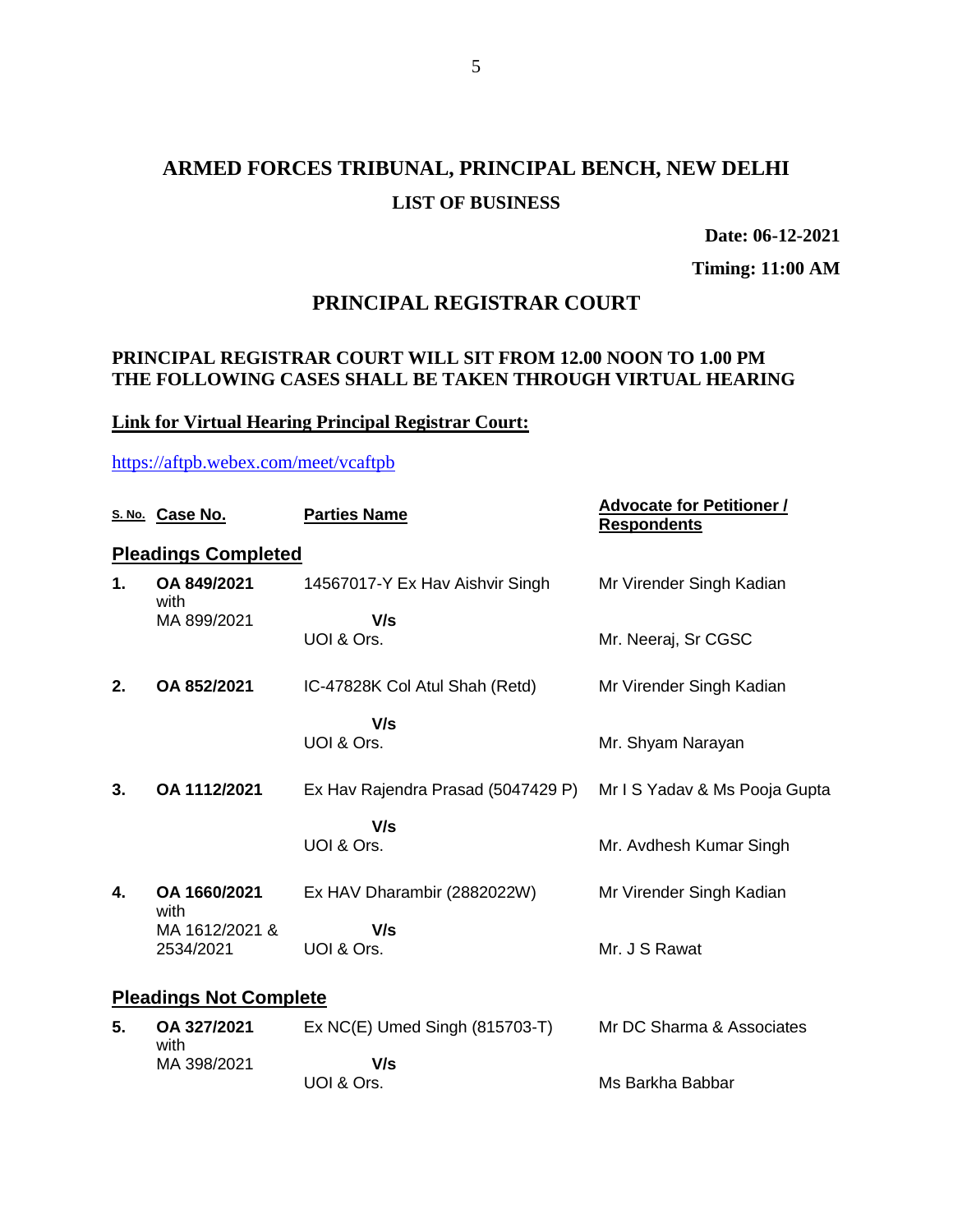| 6.  | OA 470/2021<br>with<br>MA 543/2021 | Ex PO (WTR) S S Mahendra Kumar<br>(106000)<br>V/s               | Mr Shakti Chand Jaidwal                      |
|-----|------------------------------------|-----------------------------------------------------------------|----------------------------------------------|
|     |                                    | UOI & Ors.                                                      | Mr. Ashok Chaitanya                          |
| 7.  | OA 472/2021<br>with<br>MA 545/2021 | Sgt Indra Bhushan Singh (Retd) (No<br>767236)<br>V/s            | Mr Manoj Kr Gupta                            |
|     |                                    | UOI & Ors.                                                      | Mr. Y P Singh                                |
| 8.  | OA 535/2021                        | Ex MCEAA - I (H/Lt Ram Chandra<br>Gujer<br>V/s                  | Mr Shakti Chand Jaidwal                      |
|     |                                    | UOI & Ors.                                                      | Ms Barkha Babbar                             |
| 9.  | OA 546/2021                        | Anita Devi W/o Late Sgt N .S .Dalal<br>(Ser.No. 676018A)<br>V/s | Mr Shiv Ram Singh & Girindra<br>kumar Pathak |
|     |                                    | UOI & Ors.                                                      | Mr Y P Singh                                 |
| 10. | OA 547/2021<br>with<br>MA 605/2021 | Ex Sgt Subodh Kumar (Service No<br>751356-R)                    | Mr Praveen Kumar                             |
|     |                                    | V/s                                                             |                                              |
|     |                                    | UOI & Ors.                                                      | Ms Barkha Babbar                             |
| 11. | OA 551/2021<br>with<br>MA 614/2021 | Sqn Ldr Vidhyasagar Lahanu Korde<br>(Retd) (31366-T)<br>V/s     | Mr Ajit Kakkar & Associates                  |
|     |                                    | UOI & Ors.                                                      | Mr Harish V Shankar                          |
| 12. | OA 552/2021<br>with<br>MA 607/2021 | Ex Hav R Jagdeeswara Rao (Service<br>No 8033822-P)<br>V/s       | Mr Praveen Kumar                             |
|     |                                    | UOI & Ors.                                                      | Mr Harish V Shankar                          |
| 13. | OA 566/2021<br>with<br>MA 626/2021 | HFL Youdhisthir Singh (Retd) (No<br>666712)                     | Mr Manoj Kr Gupta                            |
|     |                                    | V/s<br>UOI & Ors.                                               | Mr. Waize Ali Noor                           |
| 14. | OA 847/2021<br>with<br>MA 898/2021 | Ex HAV (Hony Nb Sub) Mangat Singh<br>(6367650K)                 | Mr Ashok Kumar & Mr Pardeep<br>Singh Nandal  |
|     |                                    | V/s<br>UOI & Ors.                                               | Mr. Rajeev Kumar                             |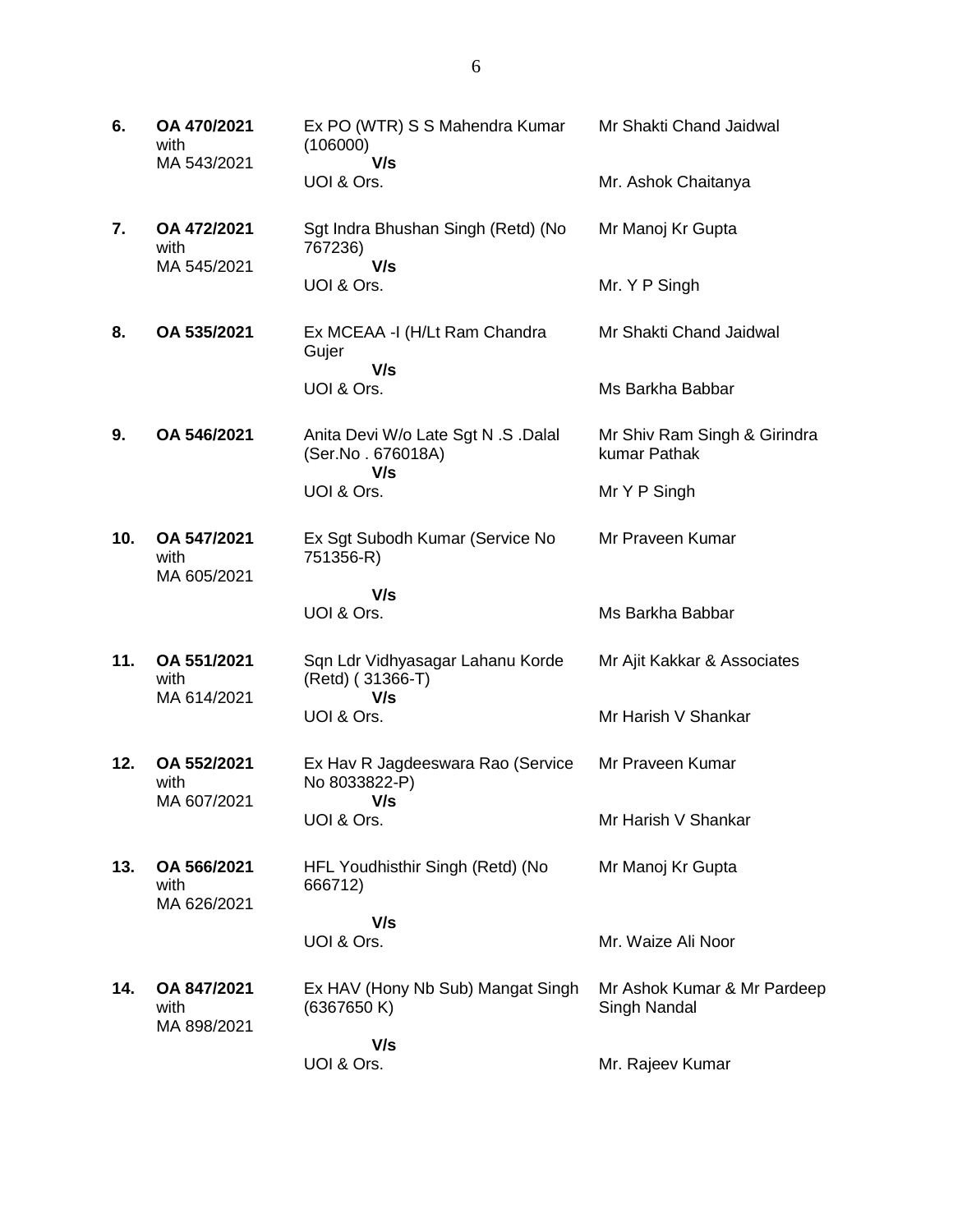| 15. | OA 1110/2021                         | 774252 Sgt Hitendra Kumar Singh<br>(Retd)<br>V/s       | Mr Manoj Kr Gupta                               |
|-----|--------------------------------------|--------------------------------------------------------|-------------------------------------------------|
|     |                                      | UOI & Ors.                                             | Mr. Rajeev Kumar                                |
| 16. | OA 1111/2021<br>with<br>MA 1031/2021 | Col Dinesh Dutt Sharma (Retd) (IC<br>43418 W)<br>V/s   | Mr Indra Sen Singh & Ms Kirtika<br>Chhatwal     |
|     |                                      | UOI & Ors.                                             | Dr. Vijendra Singh Mahndiyan                    |
| 17. | OA 1119/2021<br>with<br>MA 1037/2021 | Cpl Rameshwar Dayal (Retd) (No<br>611543)<br>V/s       | Mr Manoj Kr Gupta                               |
|     |                                      | UOI & Ors.                                             | Mr. Harish V Shankar                            |
| 18. | OA 1128/2021<br>with<br>MA 1042/2021 | JC 797456 M Ex Nb Sub/Clk (SD)<br>Sivadasan K<br>V/s   | Mr JP Sharma & Associates                       |
|     |                                      | UOI & Ors.                                             | Dr. Vijendra Singh Mahndiyan                    |
| 19. | OA 1129/2021                         | Ex Rect Tayade Shubham Dinkar (No<br>4590426 F)<br>V/s | Mr JP Sharma & Associates                       |
|     |                                      | UOI & Ors.                                             | Dr. Vijendra Singh Mahndiyan                    |
| 20. | OA 1136/2021<br>with                 | Ex Sep Balbir Singh Negi (4054725)                     | Mr Ajit Kakkar & Associates                     |
|     | MA 1047/2021                         | V/s<br>UOI & Ors.                                      | Mr. K K Tyagi                                   |
| 21. | OA 1142/2021                         | Ex LEM(P) Ajay Mishra (211695 A)                       | Virender Singh Kadian                           |
|     |                                      | V/s<br>UOI & Ors.                                      | Mr. K K Tyagi                                   |
| 22. | OA 1143/2021<br>with<br>MA 1052/2021 | Ex HFL Jagdamba Prasad Pandey<br>(297577 L)<br>V/s     | Mr. Virender Singh Kadian                       |
|     |                                      | UOI & Ors.                                             | Mr. Satya Ranjan Swain                          |
|     | <b>Final Opportunities</b>           |                                                        |                                                 |
| 23. | OA 1646/2021                         | (IC-43830 K) Col Benny Sebastian<br>(Retd)             | Mr Jasman Singh Sethi (DM<br>Juris Consultants) |
|     |                                      | 111.                                                   |                                                 |

 **V/s** UOI & Ors.

Mr. V Pattabhi Ram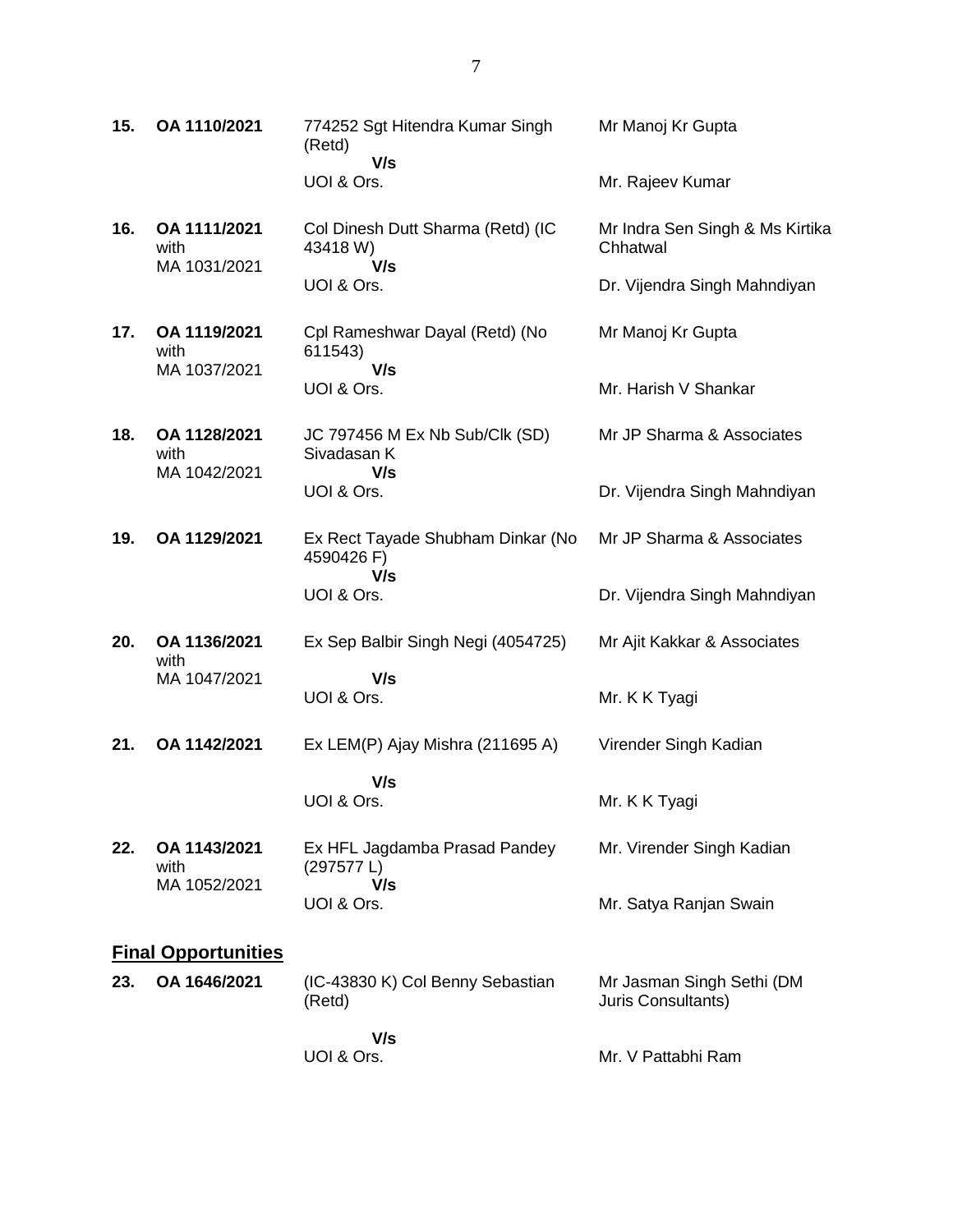| 24. | OA 1648/2021<br>with                 | Ex Ld Rajveer Singh (1065361 H)                                   | Mr Virender Singh Kadian              |
|-----|--------------------------------------|-------------------------------------------------------------------|---------------------------------------|
|     | MA 1602/2021                         | V/s<br>UOI & Ors.                                                 | Mr. K K Tyagi                         |
| 25. | OA 1650/2021<br>with                 | Hfl Ranjit Kumar Singh Retd (661010)                              | Mr Manoj Kumar Gupta                  |
|     | MA 1603/2021                         | V/s<br>UOI & Ors.                                                 | Mr. Ashok Chaitanya                   |
| 26. | OA 1651/2021<br>with                 | Cdr P Rama Rao (Retd) (88131-Y)                                   | Mr Ved Prakash & Devendra<br>Kumar    |
|     | MA 1604/2021                         | V/s<br>UOI & Ors.                                                 | Mr. Y P Singh                         |
| 27. | OA 1653/2021<br>with                 | Ex Sgt Shiv Kumar Jaiswal (No<br>768855)                          | Mr Virender Singh Kadian              |
|     | MA 1606/2021                         | V/s<br>UOI & Ors.                                                 | Mr. K K Tyagi                         |
| 28. | OA 1654/2021                         | Ex HFO Ranbir Singh (671692)                                      | Mr Baljeet Singh & Deepika<br>Sheoran |
|     |                                      | V/s<br>UOI & Ors.                                                 | Mr. Rajesh Kumar Das                  |
| 29. | OA 1655/2021<br>with                 | Ex JWO Harekrushna Sahoo (No<br>681464K)                          | Mr Kritendra Tiwari                   |
|     | MA 1607/2021                         | V/s<br>UOI & Ors.                                                 | Mr. Y P Singh                         |
| 30. | OA 1657/2021<br>with                 | Ex Hav Surendra Singh (14595958-H)                                | Mr Ved Prakash & Devendra<br>Kumar    |
|     | MA 1609/2021                         | V/s<br>UOI & Ors.                                                 | Mr. V Pattabhi Ram                    |
| 31. | OA 1659/2021<br>with<br>MA 1611/2021 | MWO (HFO) Ram Briksha Ram (Retd) Mr AK Chaudhary<br>(No 665028 L) |                                       |
|     |                                      | V/s<br>UOI & Ors.                                                 | Mr. Rajeev Kumar                      |
|     |                                      |                                                                   |                                       |
| 32. | OA 1661/2021                         | Wg Cdr Swachha Salil Panda (Retd)<br>(Service No 23251)<br>V/s    | Mr Baljeet Singh & Deepika<br>Sheoran |
|     |                                      | UOI & Ors.                                                        | Mr. Neeraj, Sr CGSC                   |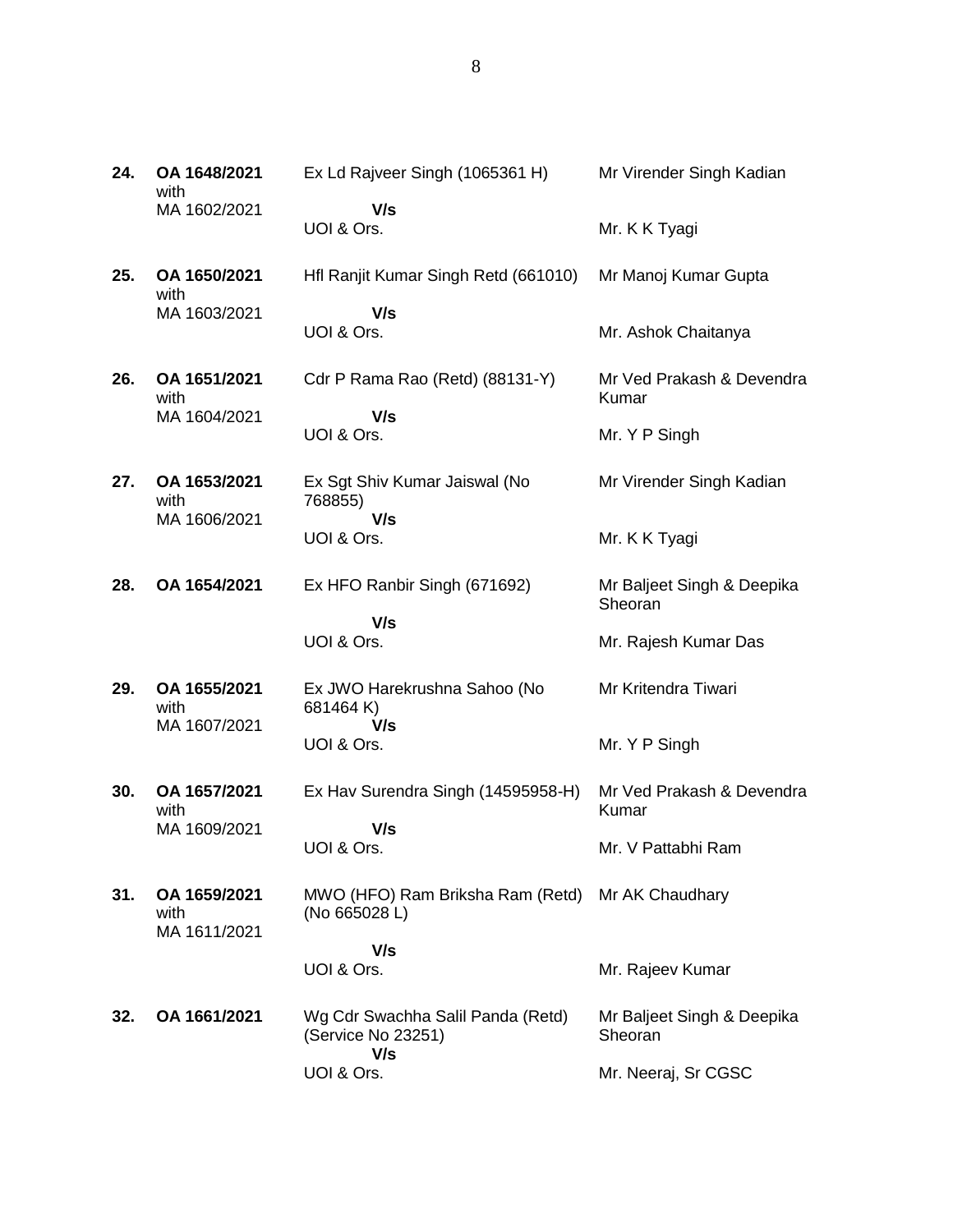| 33. | OA 1662/2021         | Lt Col Sanjoy Brata Roy (Retd) (IC<br>23938A)<br>V/s    | Mr Shakti Chand Jaidwal               |
|-----|----------------------|---------------------------------------------------------|---------------------------------------|
|     |                      | UOI & Ors.                                              | Mr. Neeraj, Sr CGSC                   |
| 34. | OA 1665/2021         | (639297 T) HFO Hardeen Ram<br>Baswana (Retd)<br>V/s     | Mr Ramniwas Bansal                    |
|     |                      | UOI & Ors.                                              | Mr. K K Tyagi                         |
| 35. | OA 1669/2021<br>with | Ex Sep Anil Kumar (10405991-N)                          | Mr Mohan Kumar & Associates           |
|     | MA 1623/2021         | V/s<br>UOI & Ors.                                       | Ms. Suman Chauhan                     |
| 36. | OA 1671/2021<br>with | Ex Hav Ram Kishore (Army Nos<br>1073709F)               | Mr Birama Sah                         |
|     | MA 1625/2021         | V/s<br>UOI & Ors.                                       | Mr. Prabodh Kumar                     |
| 37. | OA 1672/2021         | (628589 R) MWO (HFO) Tek Chand<br>Joshi (Retd)<br>V/s   | Mr AK Chaudhary                       |
|     |                      | UOI & Ors.                                              | Ms. Jyotsna Kaushik                   |
| 38. | OA 1673/2021         | JC-377778 X Sub (JENE) Deepak<br>Kumar                  | Mr SS Pandey                          |
|     |                      | V/s<br>UOI & Ors.                                       | Mr. Satya Ranjan Swain                |
| 39. | OA 1674/2021         | JC-763101P Sub/M Tech (Comn)<br>Ravinder                | Mr S S Pandey & Associates            |
|     |                      | V/s                                                     |                                       |
|     |                      | UOI & Ors.                                              | Gp Capt Karan Singh Bhati, Sr<br>CGSC |
| 40. | OA 1680/2021         | Cdr Kailash Chandra Behera (Retd)<br>$(89524-N)$<br>V/s | Mr K R Verma                          |
|     |                      | UOI & Ors.                                              | Mr. Neeraj, Sr CGSC                   |
| 41. | OA 1681/2021         | (684066 F) WO Gokul Ram Jat (Retd)                      | Mr Ramniwas Bansal                    |
|     |                      | V/s<br>UOI & Ors.                                       | Mr. Waize Ali Noor                    |
|     |                      |                                                         |                                       |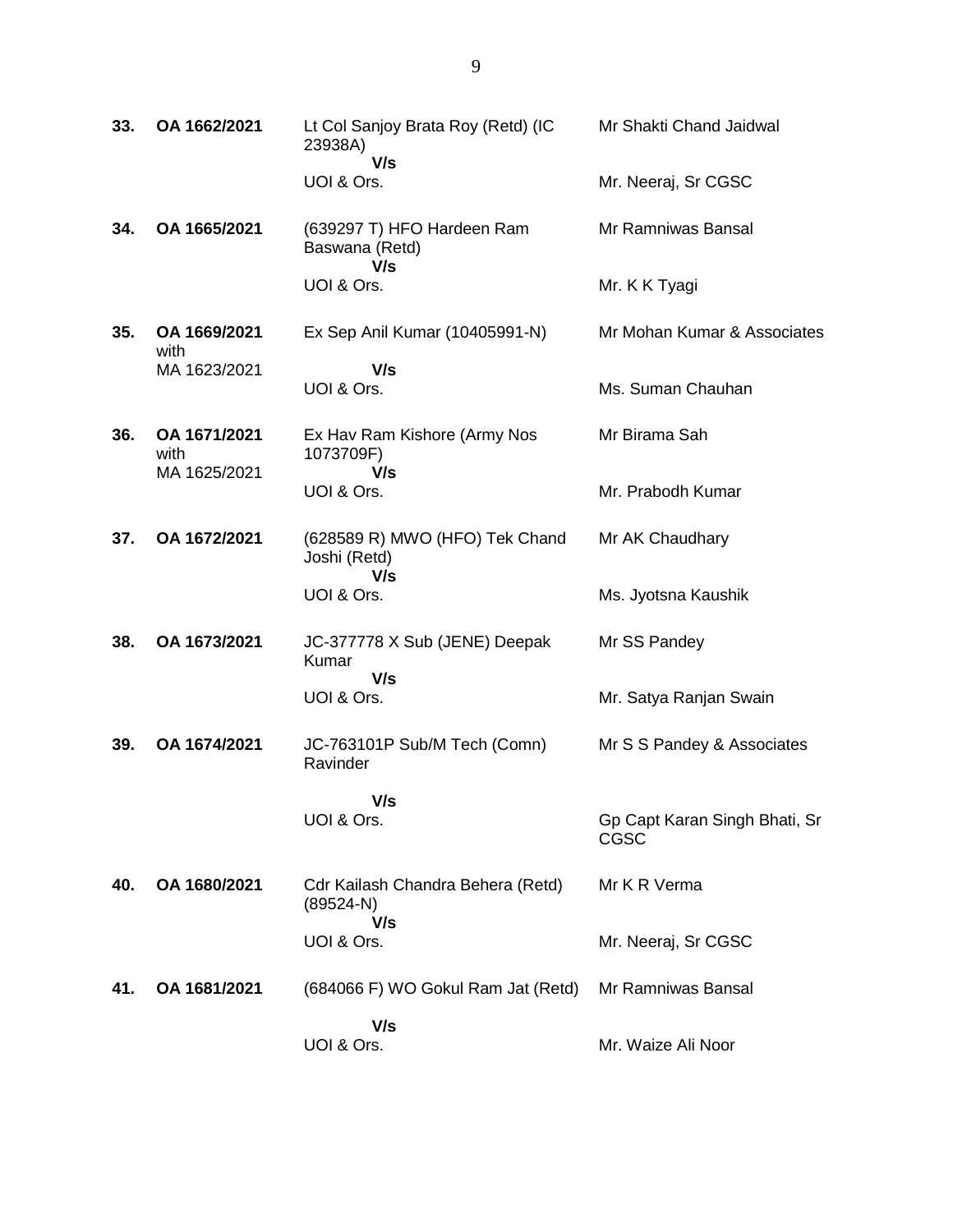| 42. | OA 1683/2021                         | Ex L COM (EW) Jagparvesh (213330-<br>T)<br>V/s            | Mr Ved Prakash & Devendra<br>Kumar       |
|-----|--------------------------------------|-----------------------------------------------------------|------------------------------------------|
|     |                                      | UOI & Ors.                                                | Mr. Satya Ranjan Swain                   |
| 43. | OA 1684/2021                         | Gp Capt Dharamveer Singh Gahlaut<br>(Retd) 19523<br>V/s   | Mr Baljeet Singh & Ms Deepika<br>Sheoran |
|     |                                      | UOI & Ors.                                                | Mr. Rajeev Kumar                         |
| 44. | OA 1687/2021                         | Wg Cdr Sanchita Singh (Retd) (28879)<br>V/s               | Mr Baljeet Singh & Deepika<br>Sheron     |
|     |                                      | UOI & Ors.                                                | Dr. Vijendra Singh Mahndiyan             |
| 45. | OA 1688/2021                         | Sub Narendra Singh Bhandari (Retd)<br>(JC 530689X)<br>V/s | Mr S S Pandey & Associates               |
|     |                                      | UOI & Ors.                                                | Mr. Neeraj, Sr CGSC                      |
| 46. | OA 1690/2021                         | MWO Dhagla Ram Mundel (Retd)<br>$(624824-A)$<br>V/s       | Mr Ramniwas Bansal                       |
|     |                                      | UOI & Ors.                                                | Mr. K K Tyagi                            |
| 47. | OA 1691/2021<br>with                 | No 242235B Ex Sgt Fateh Singh<br>Chauhan                  | Mr Virender Singh Kadian                 |
|     | MA 1638/2021                         | V/s<br>UOI & Ors.                                         | Dr. Vijendra Singh Mahndiyan             |
| 48. | OA 1692/2021<br>with                 | Ex CHME Sumit Kumar (126508 W)                            | Mr Praveen Kumar                         |
|     | MA 1639/2021                         | V/s<br>UOI & Ors.                                         | Mr. Arvind Patel                         |
| 49. | OA 1693/2021<br>with<br>MA 1650/2021 | IC-47126L Col Praveen Mathur (Retd)<br>V/s                | Mr Indra Sen Singh/Kirtika<br>Chhatwal   |
|     |                                      | UOI & Ors.                                                | Mr. Harish V Shankar                     |
| 50. | OA 1697/2021                         | HFO Banshidhar Gairola (Retd) (No<br>672796 G)<br>V/s     | Mr Ramniwas Bansal                       |
|     |                                      | UOI & Ors.                                                | Dr. Vijendra Singh Mahndiyan             |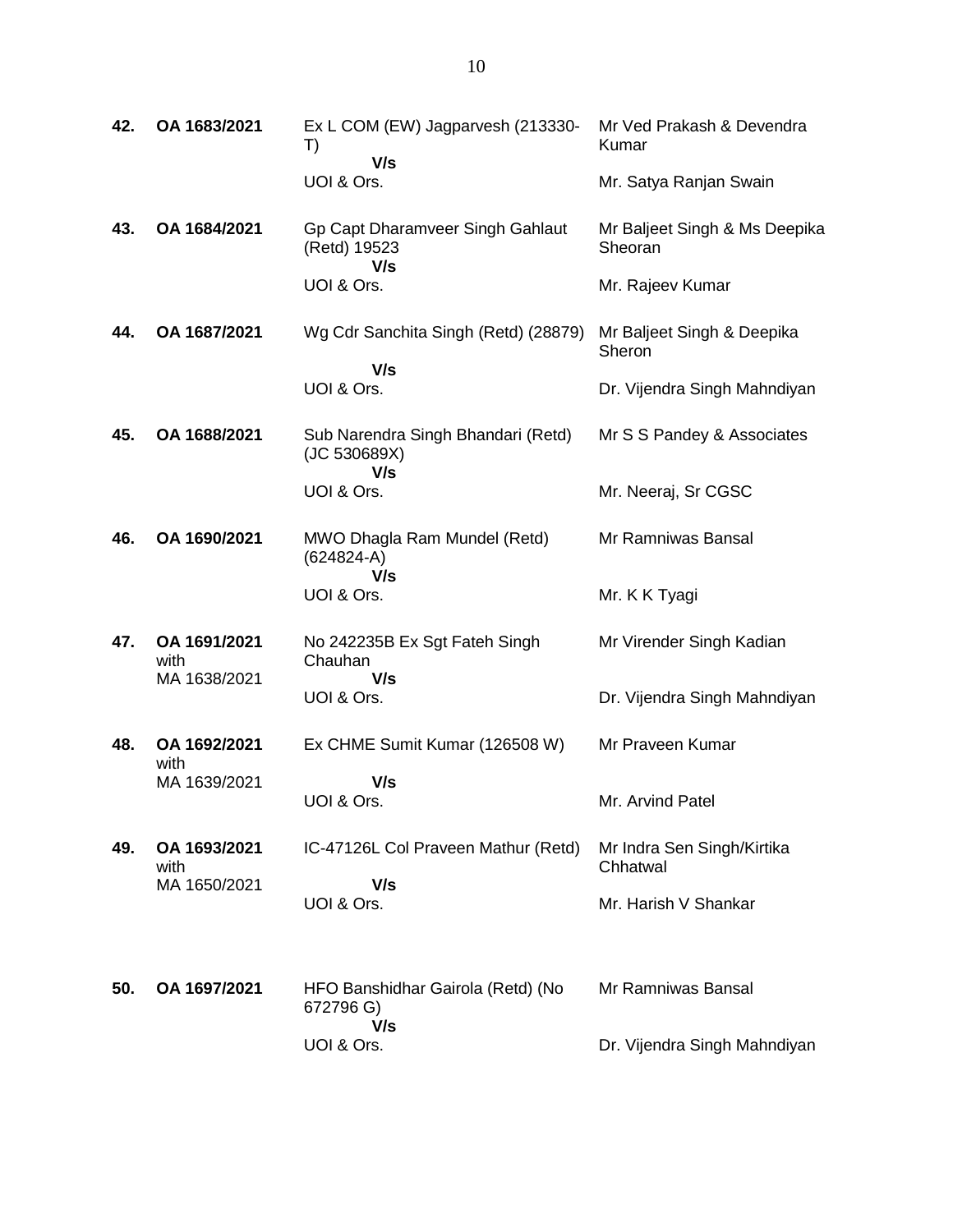| 51. | OA 1726/2021                                         | Sgt Raman Kumar Mishra (Retd)                                           | Mr Rakesh Kumar Yadav              |  |  |  |
|-----|------------------------------------------------------|-------------------------------------------------------------------------|------------------------------------|--|--|--|
|     |                                                      | V/s<br>UOI & Ors.                                                       | Mr. Rajeev Kumar                   |  |  |  |
|     | <b>First Time Listed For Completion Of Pleadings</b> |                                                                         |                                    |  |  |  |
| 52. | OA 1974/2021<br>with                                 | Ex Sgt Rakesh Roshan (772755-T)                                         | Mr Bharat Singh & Associates       |  |  |  |
|     | MA 2021/2021                                         | V/s<br>UOI & Ors.                                                       | Mr Rajeev Kumar                    |  |  |  |
| 53. | OA 2102/2021<br>with<br>MA 2192/2021                 | Ex Hav Hony Nb Sub Shoraj Singh<br>$(14501329-P)$<br>V/s                | Mr Virender Singh Kadian           |  |  |  |
|     |                                                      | UOI & Ors.                                                              | Ms. Suman Chauhan                  |  |  |  |
| 54. | OA 2107/2021<br>with                                 | Ex Nk Satinam Singh (3377702 A)                                         | Mr Virender Singh Kadian           |  |  |  |
|     | MA 2210/2021                                         | V/s<br>UOI & Ors.                                                       | Mr. Rajesh Kumar Das               |  |  |  |
| 55. | OA 2108/2021<br>with<br>MA 2211/2021                 | Bimla Devi Widow of Late Rfn Hari<br>Ram (2852960)                      | Mr Ram Niwas Buri                  |  |  |  |
|     |                                                      | V/s<br>UOI & Ors.                                                       | Ms. Jyotsna Kaushik                |  |  |  |
| 56. | OA 2110/2021                                         | (IC-43868 N) Col Biswajit Das (Retd)                                    | Mr I S Yadav                       |  |  |  |
|     |                                                      | V/s<br>UOI & Ors.                                                       | Mr. Neeraj, Sr CGSC                |  |  |  |
| 57. | OA 2114/2021<br>with<br>MA 2222/2021                 | Gp Capt Anil Kumar Bali (Retd)<br>(17512F)                              | Mr K R Verma                       |  |  |  |
|     |                                                      | V/s<br>UOI & Ors.                                                       | Mr. Neeraj, Sr CGSC                |  |  |  |
| 58. | OA 2116/2021<br>with<br>MA 2224/2021                 | Ex Rect Ombir (3214230-L)                                               | Mr Ved Prakash & Devendra<br>Kumar |  |  |  |
|     |                                                      | V/s<br>UOI & Ors.                                                       | Mr. Arvind Kumar                   |  |  |  |
| 59. | OA 2126/2021<br>with<br>MA 2241/2021                 | Smt Mithlesh Devi Wd/o Ex Hav Hony<br>Nb Sub Late Madan Lal (1467746-M) | Mr Virender Singh Kadian           |  |  |  |
|     |                                                      | V/s<br>UOI & Ors.                                                       | Mr. Shyam Narayan                  |  |  |  |